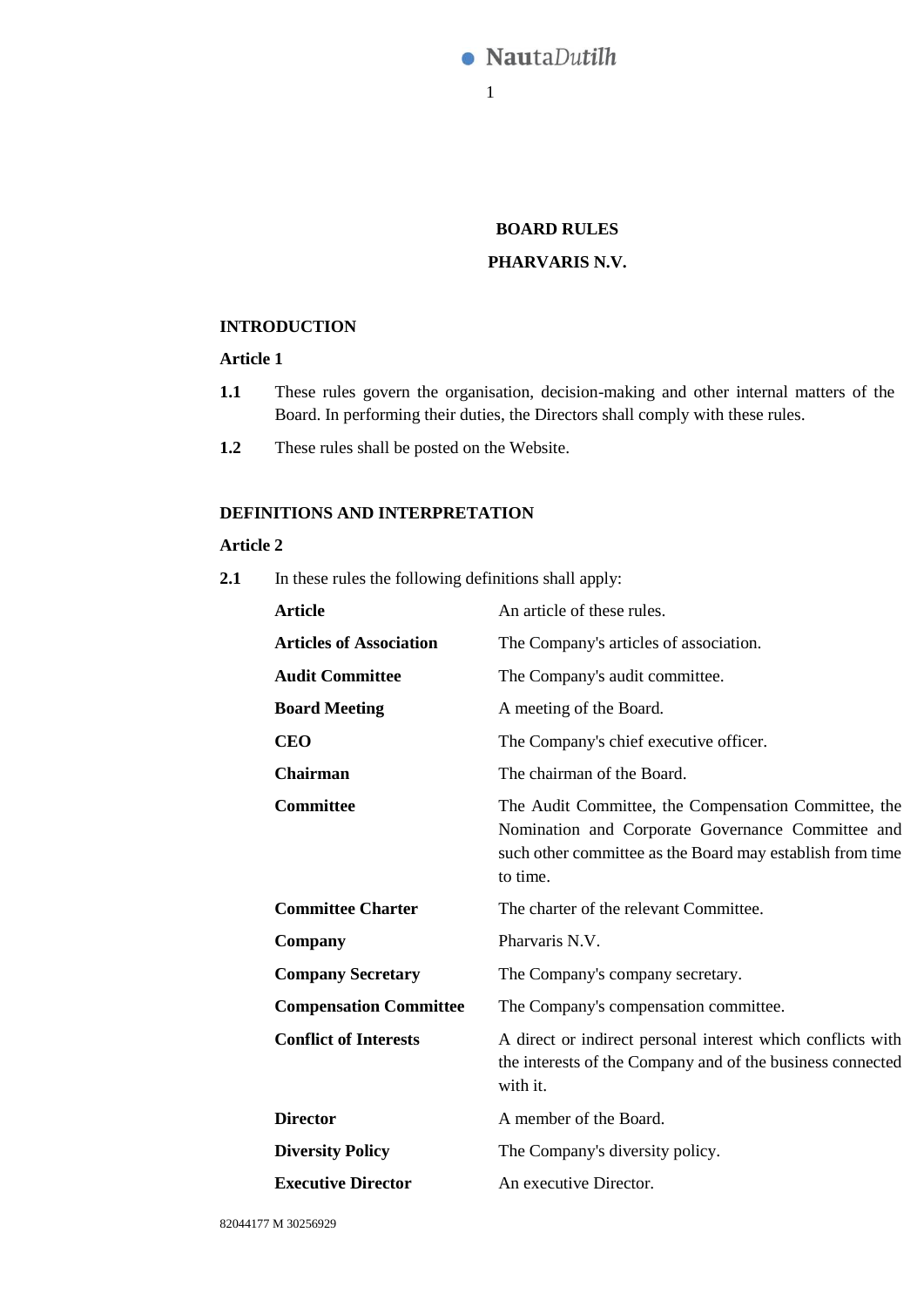

| <b>External Auditor</b>                                        | The auditor or audit firm within the meaning of Section<br>2:393 of the Dutch Civil Code, engaged to audit the<br>Company's annual accounts and annual report, or the<br>Company's independent outside audit firm for purposes of<br>U.S. laws and regulations (including applicable NASDAQ<br>and/or SEC requirements), as the context may require. |
|----------------------------------------------------------------|------------------------------------------------------------------------------------------------------------------------------------------------------------------------------------------------------------------------------------------------------------------------------------------------------------------------------------------------------|
| <b>Family Member</b>                                           | A Director's spouse, registered partner or other life<br>companion, foster child or any relative or in-law up to the<br>second degree.                                                                                                                                                                                                               |
| <b>General Meeting</b>                                         | The Company's general meeting.                                                                                                                                                                                                                                                                                                                       |
| <b>NASDAQ</b>                                                  | The NASDAQ Stock Market.                                                                                                                                                                                                                                                                                                                             |
| <b>Nomination and Corporate</b><br><b>Governance Committee</b> | The Company's nomination and corporate governance<br>committee.                                                                                                                                                                                                                                                                                      |
| <b>Non-Executive Director</b>                                  | A non-executive Director.                                                                                                                                                                                                                                                                                                                            |
| <b>Profile</b>                                                 | The Company's profile for the size, composition and<br>independence of the group of Non-Executive Directors.                                                                                                                                                                                                                                         |
| <b>SEC</b>                                                     | The U.S. Securities and Exchange Commission.                                                                                                                                                                                                                                                                                                         |
| <b>Simple Majority</b>                                         | More than half of the votes cast.                                                                                                                                                                                                                                                                                                                    |
| <b>Vice-Chairman</b>                                           | The vice-chairman of the Board.                                                                                                                                                                                                                                                                                                                      |
| Website                                                        | The Company's website.                                                                                                                                                                                                                                                                                                                               |

- **2.2** References to statutory provisions are to those provisions as they are in force from time to time.
- **2.3** Terms that are defined in the singular have a corresponding meaning in the plural.
- **2.4** Words denoting a gender include each other gender.
- **2.5** Except as otherwise required by law, the terms "written" and "in writing" include the use of electronic means of communication.

### **COMPOSITION**

- **3.1** The Board consists of one Executive Director and six Non-Executive Directors.
- **3.2** The size, composition and independence of the Board shall be determined taking into consideration the provisions of the Diversity Policy and the Profile.
- **3.3** The Directors shall be appointed, suspended and dismissed in accordance with the Articles of Association and applicable law.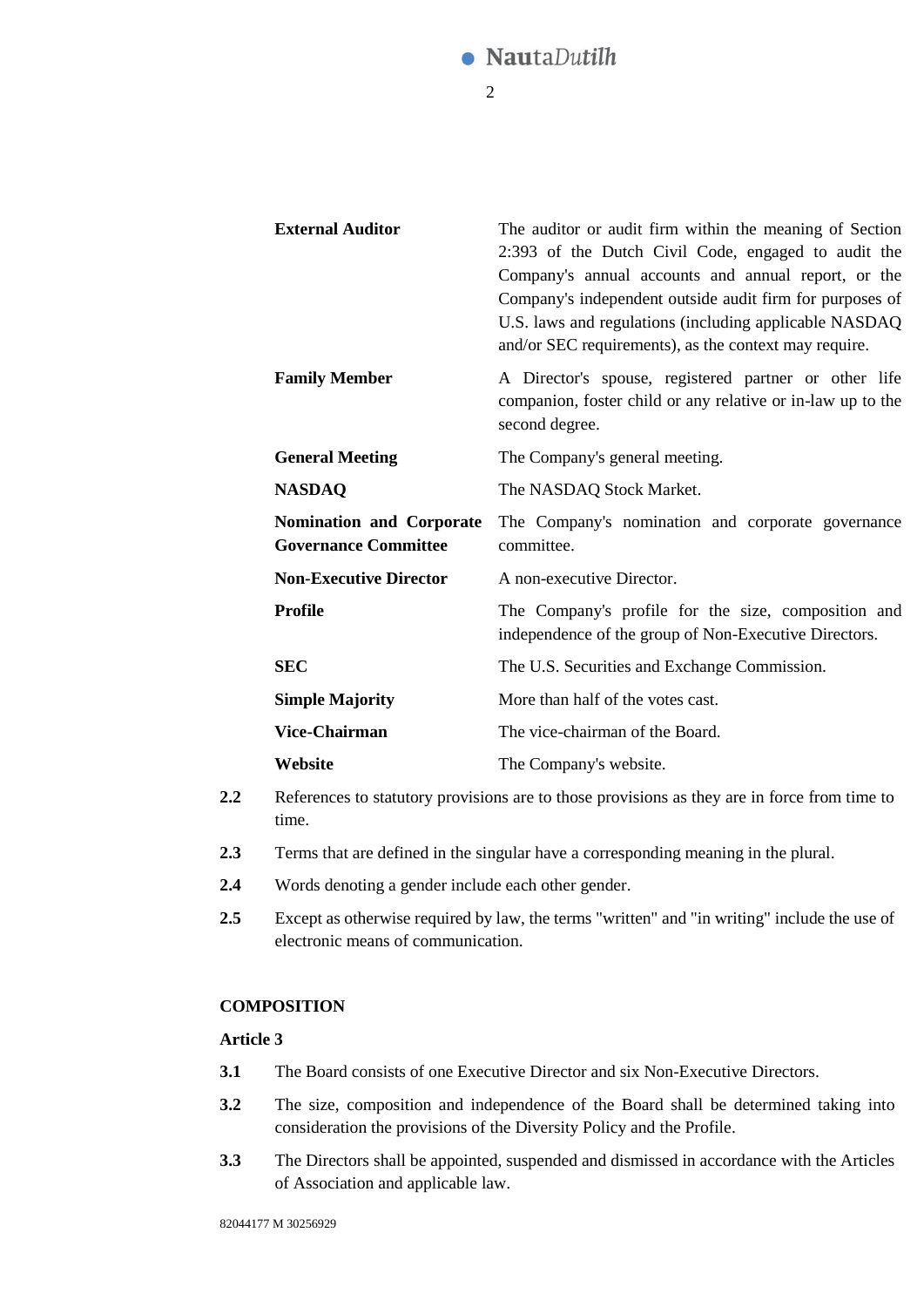

- **3.4** A person may be appointed as Executive Director for a term of up to four years, without limitation on the number of consecutive terms which an Executive Director may serve. A person may be appointed as Non-Executive Director for a maximum of two consecutive terms of up to four years each and, subsequently, for a maximum of two consecutive terms of up to two years each.
- **3.5** The Board shall elect an Executive Director to be the CEO. The Board may dismiss the CEO, provided that the CEO so dismissed shall subsequently continue his term of office as an Executive Director without having the title of CEO.
- **3.6** The Board shall elect a Non-Executive Director to be the Chairman and another Non-Executive Director to be the Vice-Chairman. The Board may dismiss the Chairman or the Vice-Chairman, provided that the Non-Executive Director so dismissed shall subsequently continue his term of office as a Non-Executive Director without having the title of Chairman or Vice-Chairman, as the case may be.
- **3.7** A Director shall retire in the event of inadequate performance, structural incompatibility of interests, and in other instances where early retirement of the Director is considered necessary by the Board.
- **3.8** The Board shall ensure that:
	- **a.** the Company has a sound plan in place for the succession of Directors which is aimed at retaining the appropriate balance in the requisite expertise, experience and diversity on the Board; and
	- **b.** a retirement schedule is prepared in order to avoid, as much as possible and practicable, Non-Executive Directors retiring simultaneously.
- **3.9** The acceptance by an Executive Director of a position as supervisory director or nonexecutive director with another company or entity shall be subject to the approval of the Board. An Executive Director shall notify the Board in advance of any other position he wishes to pursue.

### **DUTIES AND ORGANISATION**

- **4.1** The Board is charged with the management of the Company, subject to the restrictions contained in the Articles of Association, with the Executive Directors being primarily charged with the Company's day-to-day operations and the Non-Executive Directors being primarily charged with the supervision of the performance of the duties of the Directors. In performing their duties, Directors shall be guided by the interests of the Company and of the business connected with it.
- **4.2** The Board may obtain information from officers and external advisers of the Company in order to perform their duties, and the Company shall facilitate this.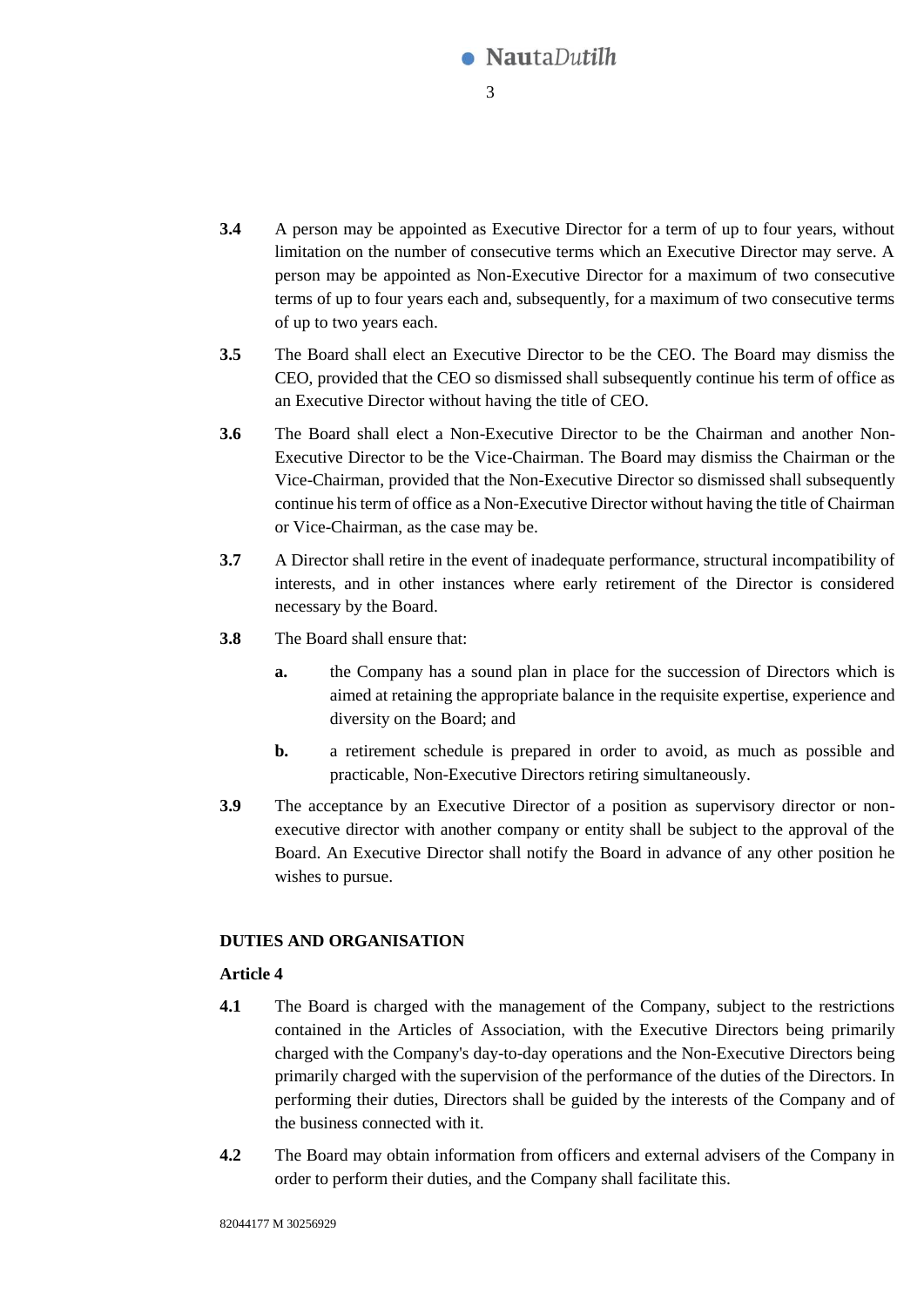

- **4.3** All Directors shall follow an induction programme geared to their role, covering general financial, social and legal affairs, financial reporting by the Company, specific aspects that are unique to the Company and its business, the Company's corporate culture, the Company's relationship with employees and the responsibilities of a Director under applicable law.
- **4.4** The Executive Directors shall ensure that internal procedures are established and maintained which safeguard that relevant information is or becomes known to the Board in a timely fashion.
- **4.5** At least annually, the Board shall evaluate outside the presence of the Executive Directors - the functioning of the Board, the Committees and the functioning of the individual Directors, shall discuss the conclusions of such evaluations, and shall identify aspects where the Directors require further training or education. Each Non-Executive Director may require that all Non-Executive Directors be able to express their views confidentially during such evaluation. When performing the annual evaluation, the Non-Executive Directors shall at least consider:
	- **a.** the mutual interaction among the Board;
	- **b.** lessons learned from recent events; and
	- **c.** the desired profile, composition, competency and expertise of the Board.

### **CHAIRMAN, VICE-CHAIRMAN AND COMPANY SECRETARY**

- **5.1** The Chairman, in regular consultation with the CEO, shall ensure that:
	- **a.** the Non-Executive Directors have proper contact with the Executive Directors, the Company's employee representatives (if any) and the General Meeting;
	- **b.** the Board elects a Vice-Chairman;
	- **c.** there is sufficient time for deliberation and decision-making by the Board;
	- **d.** the Directors receive all information that is necessary for the proper performance of their duties in a timely fashion;
	- **e.** the Board and the Committees have a balanced composition and function properly;
	- **f.** the functioning of individual Directors is reviewed at least annually;
	- **g.** the Directors follow their induction programme, as well as their education or training programme (if and when relevant);
	- **h.** the Executive Directors performs activities in respect of corporate culture;
	- **i.** the Board is responsive to signs of misconduct or irregularities from the Company's business and ensures that any material misconduct and irregularities, or suspicions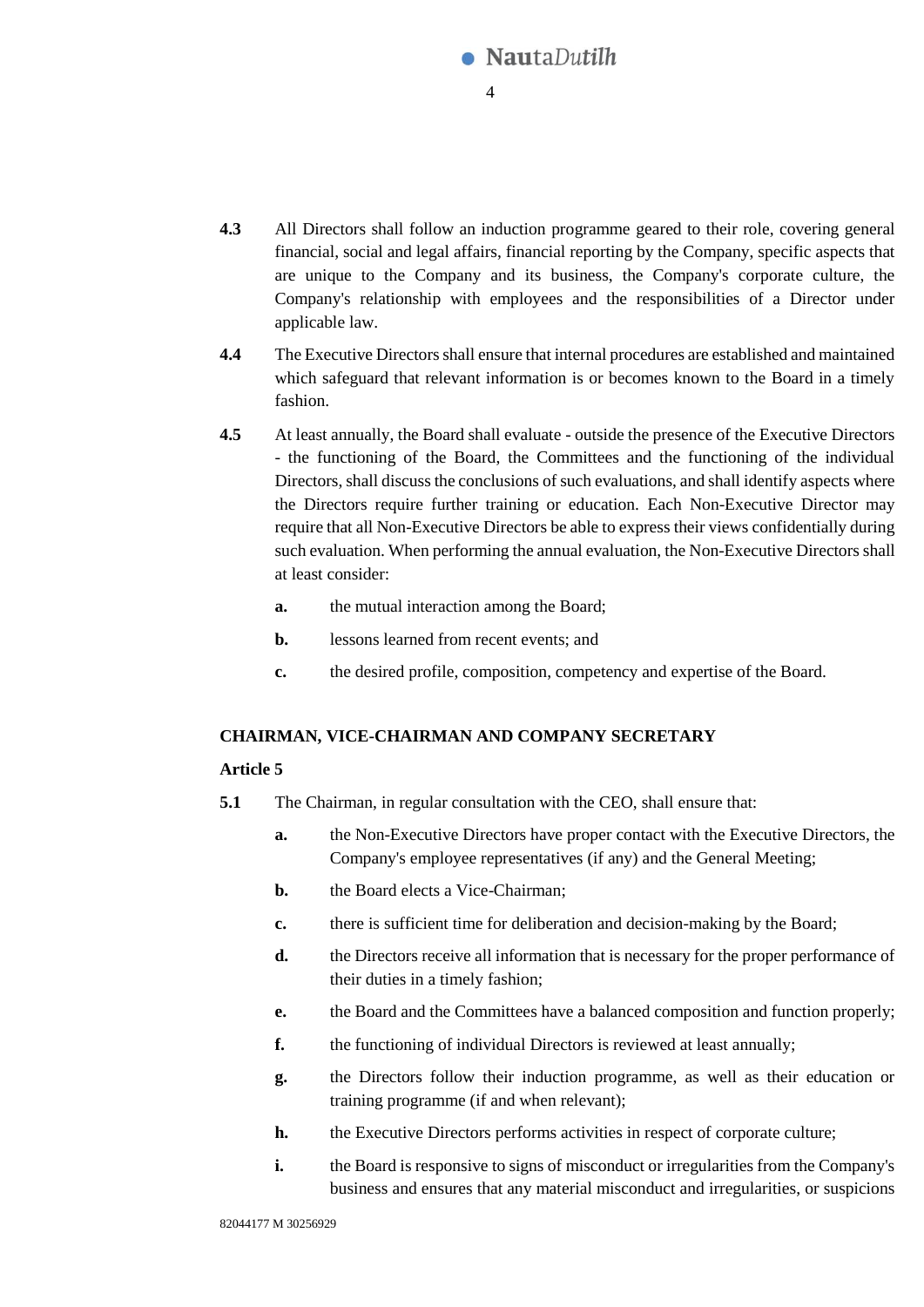

thereof, are reported to the Board without delay;

- **j.** the General Meeting proceeds in an orderly and efficient manner;
- **k.** effective communication with the Company's shareholders is assured; and
- **l.** the Non-Executive Directors shall be involved closely, and at an early stage, in any merger or takeover process involving the Company.
- **5.2** If the Chairman is absent or incapacitated, he may be replaced temporarily by the Vice-Chairman.
- **5.3** The Chairman shall act on behalf of the Board as the primary contact for Directors and shareholders regarding the functioning of Directors, except for the Chairman himself. The Vice-Chairman shall fulfil such role regarding the functioning of the Chairman.
- **5.4** The Board may be supported by a Company Secretary. The Company Secretary may be appointed and dismissed by the Board.

### <span id="page-4-0"></span>**DECISION-MAKING**

- **6.1** The Board shall meet as often as any Director deems necessary or appropriate.
- **6.2** Directors are expected to attend Board Meetings and the meetings of the Committees of which they are members. If a Director is frequently absent at such meetings, he shall be held accountable by the Board.
- **6.3** A Board Meeting may be convened by, or at the request of, any Director by means of a written notice sent to all Directors. Notice of a Board Meeting shall include the date, time, place and agenda for that Board Meeting. Board Meetings can be held through audiocommunication facilities.
- **6.4** All Directors shall be given reasonable notice of at least five days for all Board Meetings, unless a shorter notice is required to avoid a delay which could reasonably be expected to have an adverse effect on the Company and/or the business connected with it.
- **6.5** If a Board Meeting has not been duly convened, resolutions may nevertheless be passed at that Board Meeting if all Directors not present or represented at that Board Meeting have waived compliance with the convening formalities in writing.
- **6.6** All Board Meetings shall be chaired by the Chairman or, in his absence, by the Vice-Chairman or, in his absence, by another Director designated by the Directors present at the relevant Board Meeting. The chairman of the Board Meeting shall appoint a secretary to prepare the minutes of the proceedings at such Board Meeting. The secretary does not necessarily need to be a Director.
- **6.7** Minutes of the proceedings at a Board Meeting shall be sufficient evidence thereof and of the observance (or waiver) of all necessary formalities, provided that such minutes are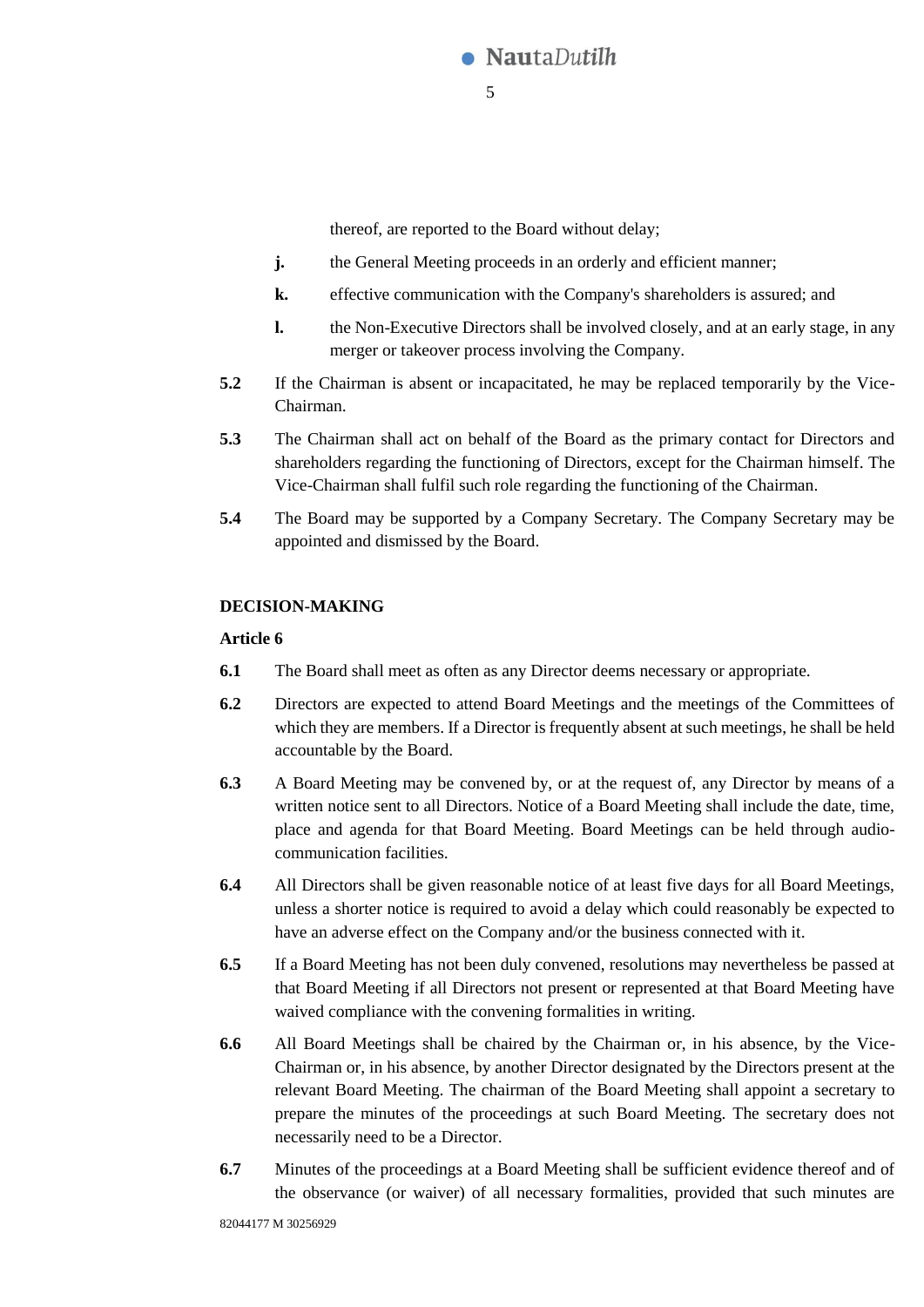

certified by a Director.

- <span id="page-5-1"></span>**6.8** Without prejudice to Article [6.11,](#page-5-0) each Director may cast one vote in the decision-making of the Board. Invalid votes, blank votes and abstentions shall not be counted as votes cast.
- **6.9** A Director can be represented by another Director holding a written proxy for the purpose of the deliberations and the decision-making of the Board.
- **6.10** Resolutions of the Board shall be passed, irrespective of whether this occurs at a Board Meeting or otherwise, by Simple Majority, unless these rules provide differently.
- <span id="page-5-0"></span>**6.11** Where there is a tie in any vote of the Board, the Chairman shall have a casting vote, provided that there are at least three Directors in office. Otherwise, the relevant resolution shall not have been passed.
- **6.12** Resolutions of the Board may, instead of at a Board Meeting, be passed in writing, provided that all Directors are familiar with the resolution to be passed and none of them objects to this decision-making process. Articles [6.8](#page-5-1) through [6.11](#page-5-0) apply mutatis mutandis.
- **6.13** Each Director, group of Directors, or Committee can validly pass resolutions in respect of matters which fall under the tasks and duties allocated to such Director, group of Directors, or Committee, respectively, pursuant to these rules or a Committee Charter.
- **6.14** The Board may require that officers and external advisers of the Company attend Board Meetings. In particular, the Board shall request the External Auditor to attend the Board Meeting where the External Auditor's audit report regarding the Company's financial statements is discussed.

### **CONFLICT OF INTERESTS**

- **7.1** A Director shall promptly report any actual or potential Conflict of Interests in a transaction that is of material significance to the Company and/or such Director to the other Directors, providing all relevant information relating to such transaction, including the involvement of any Family Member.
- **7.2** The determination whether a Director has a Conflict of Interests shall primarily be the responsibility of that Director. However, in case of debate, that determination shall be made by the Board without the Director concerned being present.
- **7.3** A Director shall not participate in the deliberations and decision-making of the Board on a matter in relation to which he has a Conflict of Interests. If, as a result thereof, no resolution can be passed by the Board, the resolution may nevertheless be passed by the Board as if none of the Directors has a Conflict of Interests.
- **7.4** Transactions in respect of which a Director has a Conflict of Interests shall be agreed on arms' length terms. Any such transactions where the Conflict of Interests is of material significance to the Company and/or to the Director concerned shall be subject to the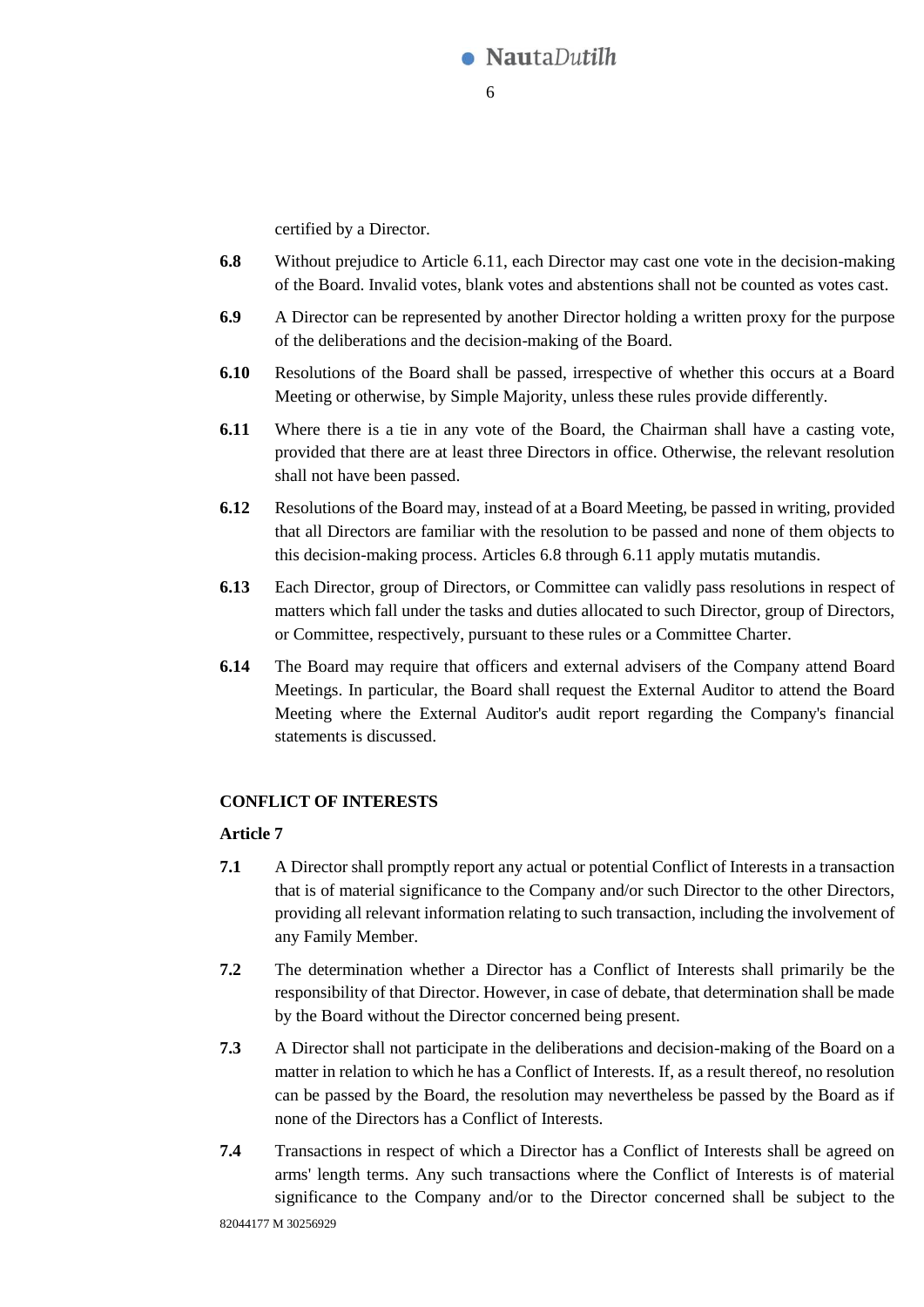

approval of the Board.

- **7.5** In order to avoid potential Conflicts of Interests, or the appearance thereof, Directors shall not:
	- **a.** enter into competition with the Company;
	- **b.** demand or accept substantial gifts from the Company for themselves or for their respective Family Members;
	- **c.** provide unjustified advantages to third parties to the detriment of the Company;
	- **d.** take advantage of business opportunities to which the Company would be entitled for themselves or for their respective Family Members.
- **7.6** The Company shall not grant its Directors or their respective Family Members any personal loans, guarantees or similar financial arrangements.

### **OWNERSHIP OF AND TRADING IN FINANCIAL INSTRUMENTS**

### **Article 8**

- **8.1** The Directors shall be subject to the Company's insider trading policy. In addition, each Director shall practice great reticence:
	- **a.** when trading in shares or other financial instruments issued by another listed company, if this could reasonably create the appearance of such Director violating applicable insider trading and/or market manipulation prohibitions; and
	- **b.** when trading in shares or other financial instruments issued by another listed company which is a direct competitor of the Company.
- **8.2** Any ordinary shares in the Company's capital held by a Non-Executive Director are expected to be long-term investments.

## <span id="page-6-0"></span>**COMMITTEES**

- **9.1** Each Committee shall be subject to this [Article 9](#page-6-0) and its respective Committee Charter.
- **9.2** Unless the relevant Committee Charter provides differently, [Article 6](#page-4-0) applies mutatis mutandis to the decision-making of each Committee, provided that references to the Chairman should be interpreted as being references to the chairman of the relevant Committee.
- **9.3** The Board shall regularly review and discuss the reports received from the respective Committees.